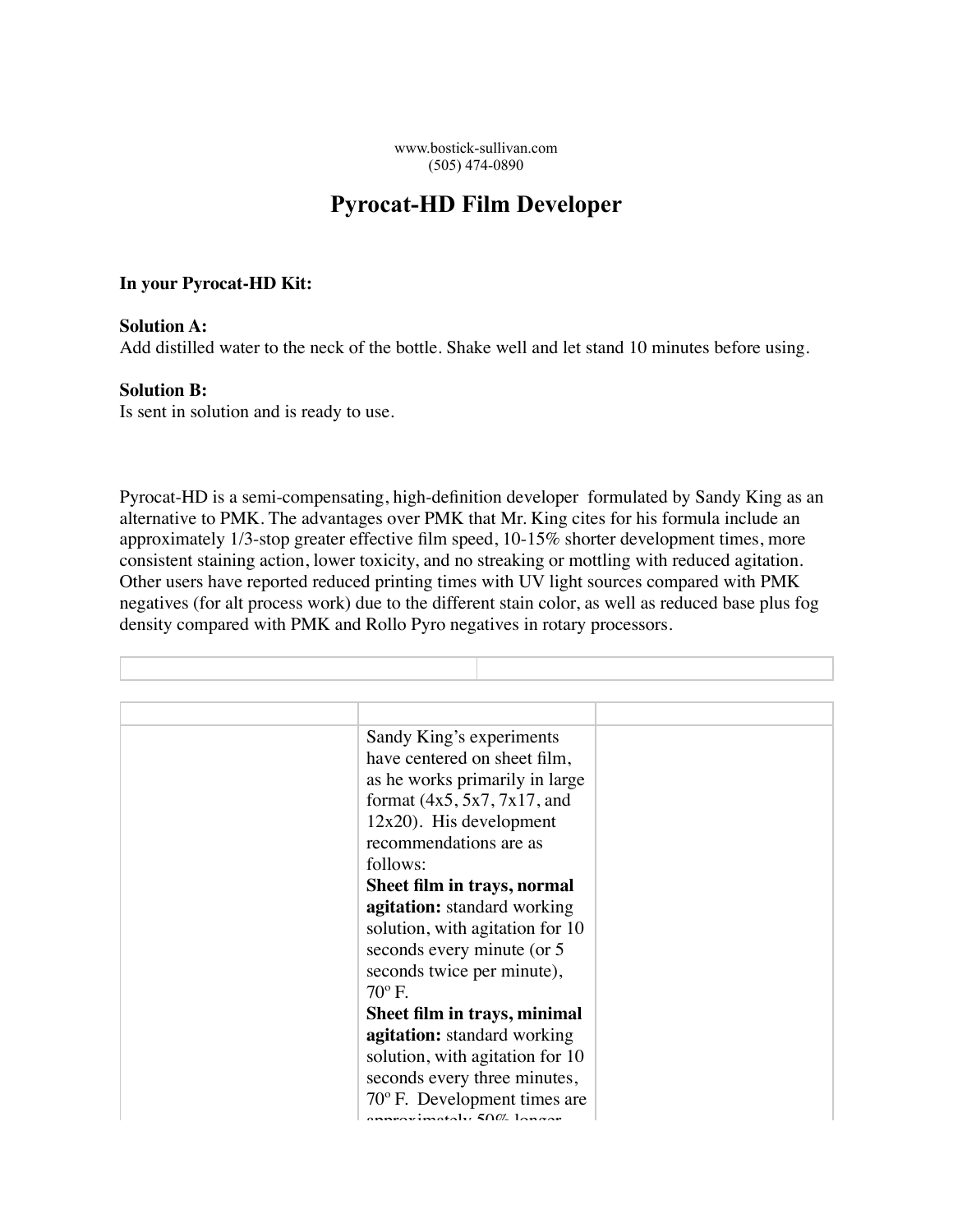approximately 50% longer than for normal agitation. **Sheet film in trays, semistand agitation:** special working solution of 1 part A with 1 part B with 200-400 parts water. Agitation is for one minute at start of development, followed by 30 seconds at the half-way point. Development time for slow and medium-speed films is 40-50 minutes, 70º F. Development time for fast films is 50-60 minutes. Dichroic fog may result from extended development of high speed films. If this is a problem in your work use a 1:1: 200 dilution and reduce development to about 30 minutes. **Sheet film in rotary processor, continuous agitation:** use a minimum of 75 ml of the standard working solution per sheet of 4x5 film (or equivalent for larger formats). **Recommended developing times** for sheet film in rotary processor are as follows: FP4+ (EI 100) for 8 minutes, BPF-200 (EI 100) for 9 minutes, T-MAX 400 (EI 320) for 12 minutes, and HP5+ (EI 320) for 13 minutes, all at 70º F. Presoak film for two minutes. Use a plain water stop bath for one minute. Use an alkaline fixer (rapid fix without hardener) for 5 minutes. Wash in running water 10-15 minutes. The working solution can be made quite a bit more energetic (faster working) by